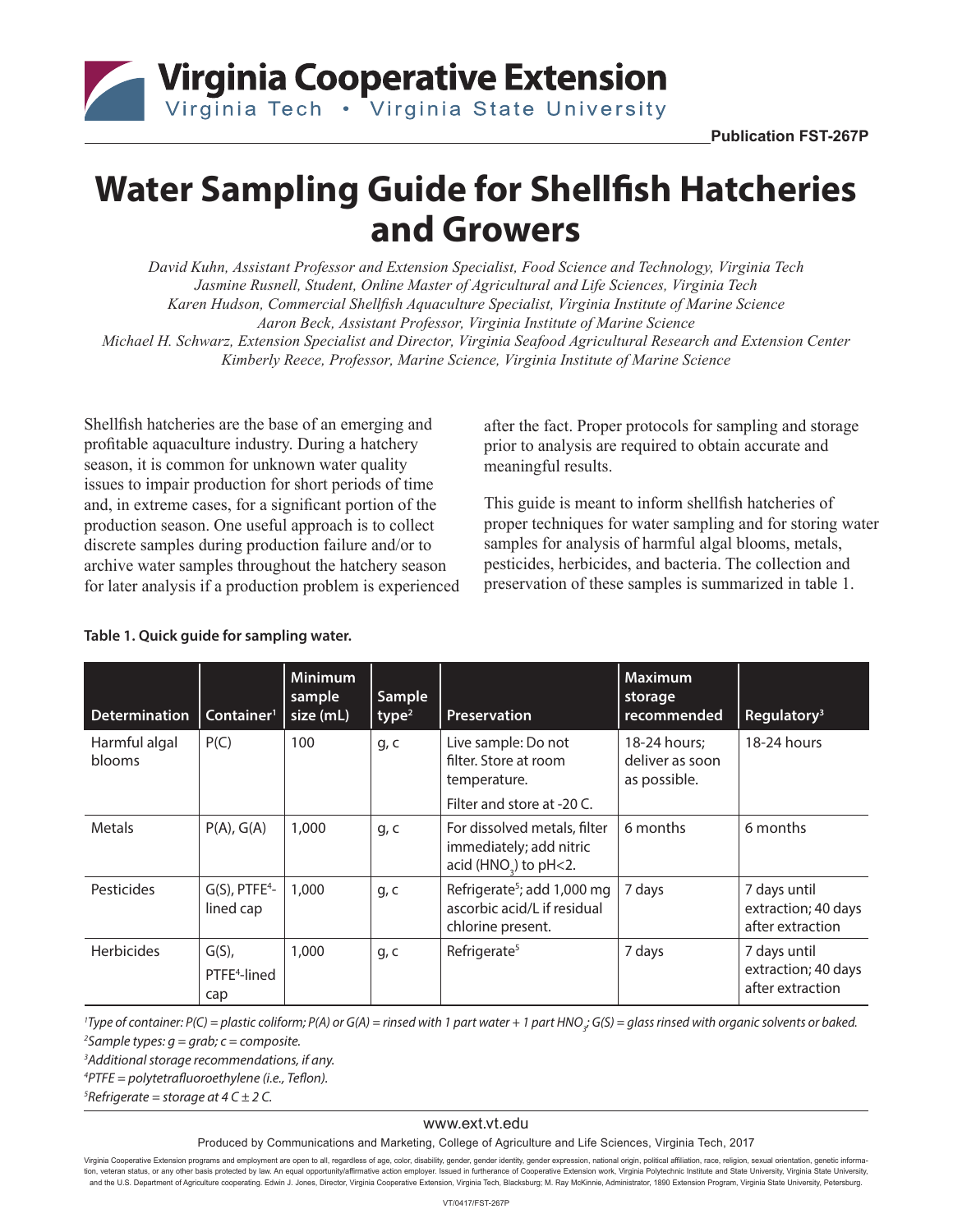## **Harmful Algal Blooms**

The first step in the harmful algal bloom water collection protocol is to get two water samples (replicate samples) from each sampling location. One sample will be used for microscopic identification; the other sample will be filtered for genetic analysis.

Collect replicated samples in 120-mL disposable plastic coliform water bottles. Coliform water bottles are sterile until opened and are generally sealed. Fill the bottles to at least the 100-mL mark.

One of these collected samples will be used for microscopic identification and for determination of the number of cell types. Next, wrap the sample in a wet paper towel, deliver it promptly to the testing facility. Wrapping in a towel will keep the sample cooler than the air temperature. This is considered a live sample. If the sample is not available for analysis within 18-24 hours, add 400 μl of aqueous iodine (e.g., Lugol's solution) to the sample for future evaluation. Lugol's solution contains 10 g iodine crystals, 20 g potassium iodide, 200 mL distilled water, and 20 mL glacial acetic acid. Once mixed, store it at room temperature. Readymade Lugol's solution can also be purchased from scientific supply companies.

Filter the second sample collected for harmful algal bloom sampling as soon as possible to reduce the possibility of a change in the composition of the sample. The filtration process begins with attaching a funnel adapter and stopper to a test filter funnel that contains a 3-mm Isopore membrane filter (Millipore Corp., Darmstadt, Germany). Then place the funnel adapter into the neck of the flask with a filter funnel placed on the rim. Filter a total of 100 mL of the sample unless it is not possible due to turbidity; record the volume if a smaller volume is filtered. Using disposable forceps, remove the filter, fold it in half, and place it in a new plastic storage bag. Label the bag and store it in a freezer at minus 20 degrees Celsius. Dispose of the forceps, test filter funnel, and bottle after completing the filtration process to avoid potential contamination of future samples. Label the bottles for water samples and the storage bag for the filter with the location, date, and time of collection. If the temperature and salinity are available, note the data in both the lab/data book and on the bag.

#### **Metals**

Samples that are to be analyzed for total metal contaminants are not filtered. The following procedure is appropriate for nonvolatile metals like copper, zinc, and lead.

The most basic approach is to collect an unfiltered water sample for total metals, which includes both phases (solid and aqueous) and reduces the amount of required handling. Samples should be approximately 250-1,000 mL. Clear or translucent plastic containers usually have the lowest levels of common contaminant metals; low-density polyethylene, high-density polyethylene, and polypropylene are all acceptable plastics.

Soak the container in deionized water and 10 percent hydrochloric acid — known as an acid bath — for a minimum of one week to clean the container and then rinse it with deionized water. The bottles can also be left soaking indefinitely until needed. After rinsing, bottles can be capped and stored in clean, reclosable plastic storage bags to avoid exterior contamination by dust. A convenient acid bath can be made in a new, clean, 5-gallon bucket (preferably a whitecolored bucket because some pigments contain metal contaminants). Wear gloves, protective eyewear, a lab coat, and suitable closed-toed shoes whenever working around acid. (Note: Use of acids other than hydrochloric acid can deteriorate plastic bottles, making them brittle and unfit for sample collection.)

If acid washing is not available, use new bottles.

Before sample collection, rinse both new and acidwashed bottles five times with the water being sampled. Be careful to include the cap and bottle threads during rinsing and to ensure that nothing touches the water sample or bottle interior except for the sample. When sampling for metals, take care to avoid contamination from hair, dust, and other particles. Bottles should not be filled completely; leave approximately 5 percent headspace to allow for acid addition and mixing.

Once the sample has been collected, place the bottles in reclosable plastic storage bags. To determine the amount of contamination from the sample container, set aside at least one empty container for testing. Samples that are ready to be analyzed within about five days do not need to be acidified. Samples that cannot be analyzed within a few days require acidification.

# **Virginia Cooperative Extension**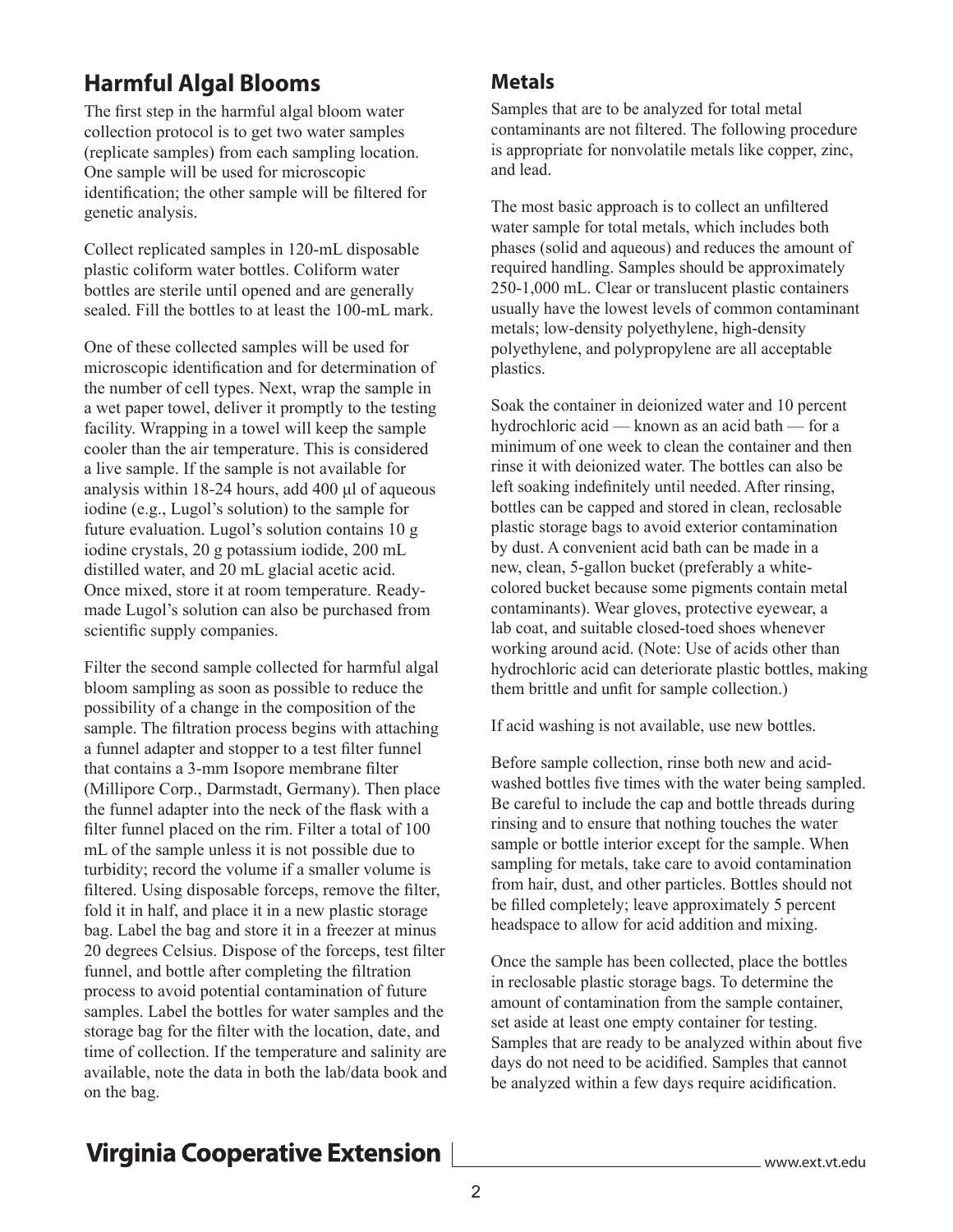After collection, acidify samples for metals analysis to pH < 2 (usually approximately 2 mL concentrated hydrogen chloride per liter sample) with high-purity metal-free acid (TraceMetal or Optima grade). If this is not possible, document that samples are non-acidified; acids can be added at a later time before analysis. Documentation should include the date, time, salinity measurement, and whether the sample is acidified or non-acidified and filtered or unfiltered.

Samples that are acidified and tightly capped can be stored (in bags) at room temperature for extended periods. The maximum recommended storage time is approximately six months. Commercial analytical labs usually analyze these samples using mass spectrometry to determine the metal contaminates.

### **Pesticides**

The maximum holding time when testing for pesticides is seven days, and the minimum sample size is 1,000 mL. Use a glass container rinsed with organic solvents such as benzene when collecting a sample. Another option is rinsing the bottle in diluted hydrochloric acid and distilled water, but then it has to be heat-treated overnight at 300 C (Goerlitz and Brown 1984). If the sample can't be analyzed right away, store it away from light and refrigerated at 4 C or below. To preserve a sample being tested for pesticides, add 1,000 mg of ascorbic acid to 1 liter of the sample if residual chlorine is present (APHA, AWWA, and WEF 1998). Whether the sample can be used right away or it has to be preserved, it should always be refrigerated.

### **Herbicides**

Samples to be analyzed for herbicides must be refrigerated at 4 C within four to five hours of collection (Goerlitz and Brown 1984). Acidify samples with concentrated sulfuric acid at a rate of 2 mL per liter. A sample that is not acidified must reach the laboratory within 24 hours.

Herbicides, like pesticides, can be analyzed by a few different detectors, some of which are more sensitive than others; this is why it is imperative to use proper handling to prevent contamination. For example, electron-capture detectors, which can be used in gas chromatographic analysis, are very sensitive to interfering substances.

Approximately three 1,000-mL samples need to be collected in polytetrafluoroethylene (PTFE; i.e., Teflon) -lined glass jar that has been prerinsed with deionized water. When collecting a sample, there should be little to no air space in the top of the jar. Preserve the sample immediately by putting it on ice and placing it in the dark (TCEQ 2012). Samples can be preserved at a temperature below 4 C for up to seven days.

#### **Bacteria**

Bacteria are more difficult to test for due to the many different types of bacteria, the natural levels of bacteria in the water, rainfall, and contamination. Bacteria concentrations are strongly impacted by the amount of rainfall; therefore, depending on the season, the data collected could result in an inaccurate outcome. Additionally, analytical methods used for testing bacteria can also introduce inaccuracies, which is why preventing contamination is important.

Sample containers can range from glassware to plastic. If glassware or plastic containers are used or reused, they must be rinsed and sterilized at 121 C for 15 minutes using an autoclave. Preferably, sampling is done with a presterilized disposable Whirl-Pak bag because no additional preparation is necessary. Duplicate samples where another sample is collected at the same place and time as the first sample — should also be collected; this allows a determination of the laboratory's precision to be made. Once the samples are collected, take them to a lab for immediate testing because the maximum holding period is only six hours. Store these samples at 4 C.

When transporting samples, place them on fresh ice in a cooler to maintain a temperature below 4 C at all times.

### **Sample Analysis**

Some tests are easy to complete and analyze in the hatchery; however, others need to be done in a commercial lab or at a university. For example, harmful algal bloom samples should be sent to the Virginia Institute of Marine Science, Marine Aquaculture and Molecular Genetics Laboratory (Kim Reece, 804-684-7407). Samples collected for analysis of bacteria, pesticides, or herbicides need to be tested in a commercial analytical laboratory. Table 2 contains a list of some laboratories and their contact information. Each laboratory has different analytical capabilities that can be found on its website or by calling its office.

# **Virginia Cooperative Extension**